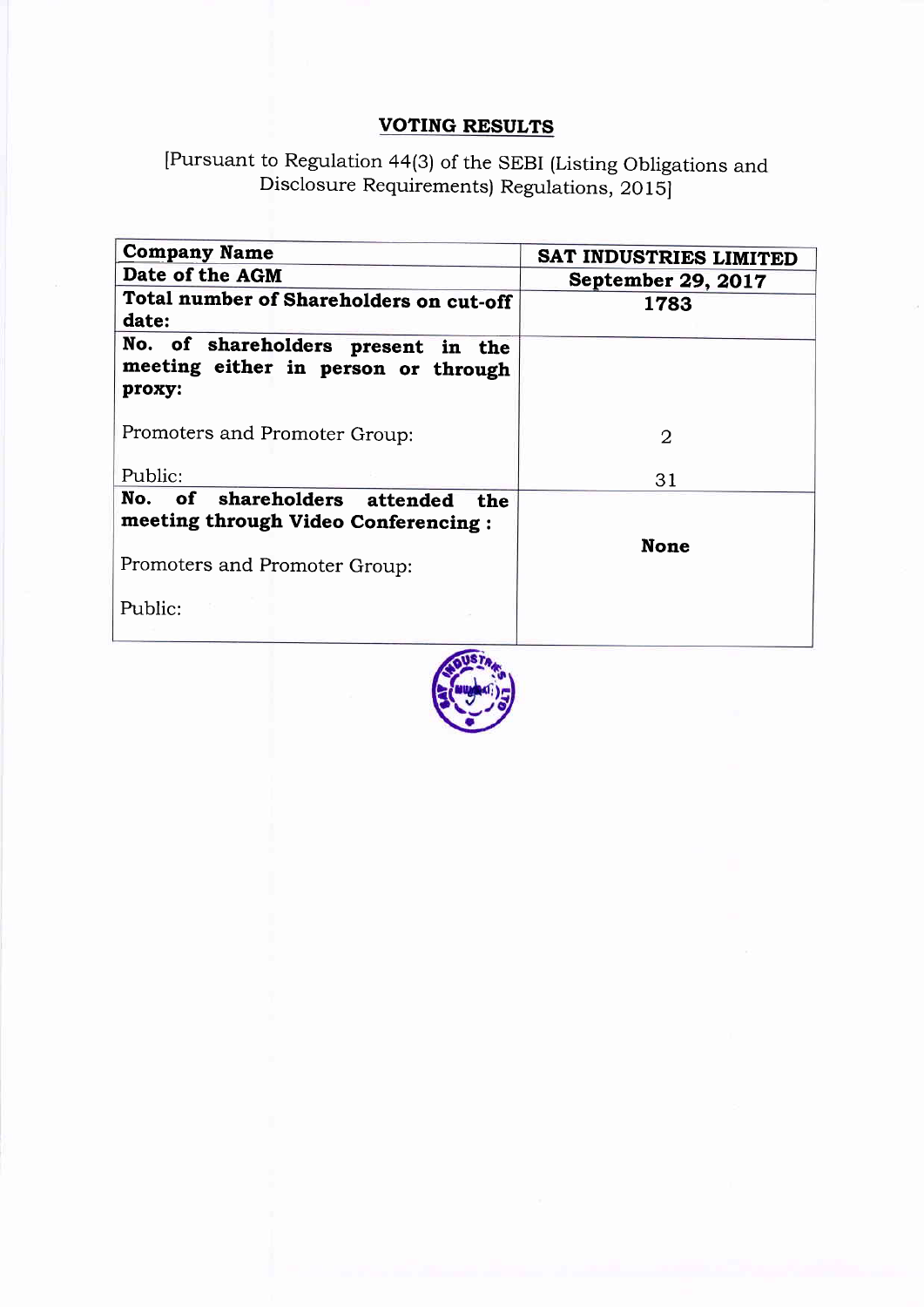## **Agenda-wise Disclosure**

m

ang pan

# Resolution No. 1 - (a) To receive, consider and adopt the Audited Financial<br>Statements of the Company for the year ended March 31, 2017<br>along with the Report of the Directors and Auditors thereon.

|                                      | <b>Resolution required:</b>                               |                       | ORDINARY RESOLUTION<br><b>NO</b> |                                                  |                                  |                             |                                            |                                                         |  |  |
|--------------------------------------|-----------------------------------------------------------|-----------------------|----------------------------------|--------------------------------------------------|----------------------------------|-----------------------------|--------------------------------------------|---------------------------------------------------------|--|--|
| agenda/resolution?                   | Whether promoter/ promoter<br>group are interested in the |                       |                                  |                                                  |                                  |                             |                                            |                                                         |  |  |
| Category                             | Mode of<br><b>Voting</b>                                  | No. of<br>shares held | No. of<br>votes<br>polled        | % of Votes<br>Polled on<br>outstanding<br>shares | No. of<br>$Votes - in$<br>favour | No. of<br>Votes-<br>against | % of Votes<br>in favour on<br>votes polled | $%$ of<br><b>Votes</b><br>against<br>on votes<br>polled |  |  |
|                                      |                                                           | (1)                   | (2)                              | $(3) =$<br>$[(2)/(1)]$ *100                      | (4)                              | (5)                         | $(6)=$<br>$[(4)/(2)]$ *100                 | $(7) =$<br>$[(5)/(2)]^*$<br>100                         |  |  |
| Promoter<br>and<br>Promoter<br>Group | E-<br>Voting                                              | 58335000              | 58335000                         | 100                                              | 58335000                         | $\mathbf 0$                 | 100                                        | $\mathbf 0$                                             |  |  |
|                                      | Poll                                                      |                       | $\mathbf 0$                      | $\overline{O}$                                   | $\mathbf 0$                      | 0                           | 0                                          | $\mathbf{O}$                                            |  |  |
|                                      | <b>Total</b>                                              | 58335000              | 58335000                         | 100                                              | 58335000                         | $\mathbf{o}$                | 100                                        | $\mathbf 0$                                             |  |  |
| Public-<br>Instituti<br>ons          | ${\bf E}$<br><b>Voting</b>                                | $\mathbf 0$           | 0                                | $\mathbf 0$                                      | $\mathbf 0$                      | $\mathbf 0$                 | $\mathbf 0$                                | $\Omega$                                                |  |  |
|                                      | Poll                                                      |                       | $\mathbf 0$                      | $\pmb{0}$                                        | 0                                | $\mathbf 0$                 | $\mathbf 0$                                | $\mathbf 0$                                             |  |  |
|                                      | <b>Total</b>                                              | $\mathbf 0$           | $\mathbf{o}$                     | $\mathbf 0$                                      | $\mathbf{o}$                     | $\mathbf o$                 | $\mathbf{o}$                               | $\mathbf{o}$                                            |  |  |
| Public-<br>Non<br>Instituti<br>ons   | $E-$<br><b>Voting</b>                                     | 49665000              | 16709960                         | 33.6453                                          | 16709957                         | 3                           | 99.9999                                    | 0.0001                                                  |  |  |
|                                      | Poll                                                      |                       | 5794                             | 0.0117                                           | 5794                             | $\pmb{0}$                   | 100                                        | $\mathbf 0$                                             |  |  |
|                                      | <b>Total</b>                                              | 49665000              | 16715754                         | 33.6570                                          | 16715751                         | $\mathbf{3}$                | 99.9999                                    | 0.0001                                                  |  |  |
| <b>Total</b>                         |                                                           | 108000000             | 75050754                         | 69.4914                                          | 75050751                         | 3                           | 99.9999                                    | 0.0001                                                  |  |  |

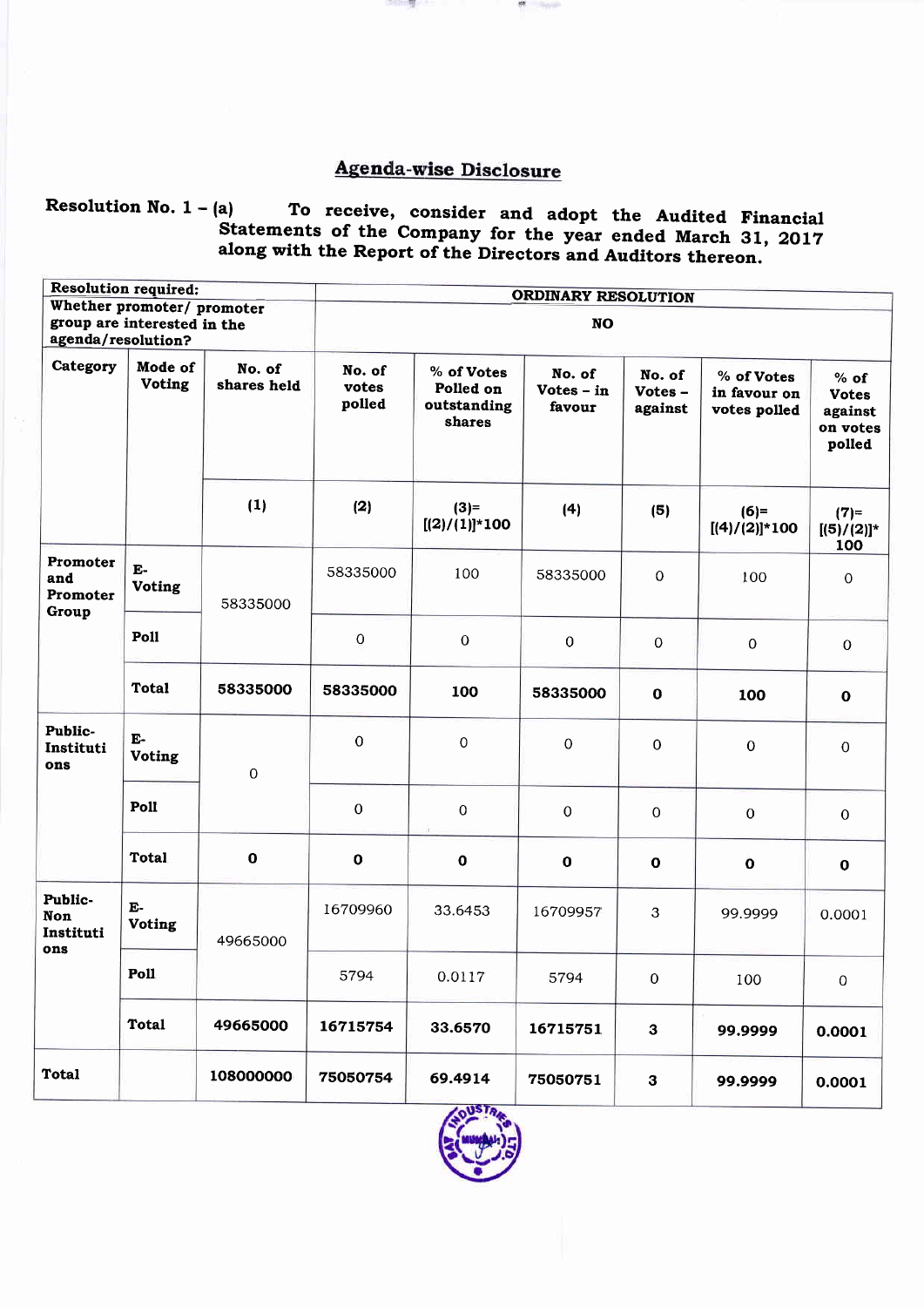## Resolution No.  $1 - (b)$  To receive, consider and adopt the Audited Consolidated<br>Financial Statements of the Company for the financial year ended on March 31, 2017 together with the Report of the Auditors thereon.

| <b>Resolution required:</b>                               |                                                   |             | <b>ORDINARY RESOLUTION</b> |                                                  |                                  |                             |                                            |                                                         |  |  |
|-----------------------------------------------------------|---------------------------------------------------|-------------|----------------------------|--------------------------------------------------|----------------------------------|-----------------------------|--------------------------------------------|---------------------------------------------------------|--|--|
| Whether promoter/ promoter<br>group are interested in the |                                                   | <b>NO</b>   |                            |                                                  |                                  |                             |                                            |                                                         |  |  |
| agenda/resolution?                                        |                                                   |             |                            |                                                  |                                  |                             |                                            |                                                         |  |  |
| Category                                                  | Mode of<br>No. of<br><b>Voting</b><br>shares held |             | No. of<br>votes<br>polled  | % of Votes<br>Polled on<br>outstanding<br>shares | No. of<br>$Votes - in$<br>favour | No. of<br>Votes-<br>against | % of Votes<br>in favour on<br>votes polled | $%$ of<br><b>Votes</b><br>against<br>on votes<br>polled |  |  |
|                                                           |                                                   | (1)         | (2)                        | $(3) =$<br>$[(2)/(1)]$ *100                      | (4)                              | (5)                         | $(6)=$<br>$[(4)/(2)]$ *100                 | $(7)=$<br>$[(5)/(2)]^*$<br>100                          |  |  |
| Promoter<br>and<br>Promoter<br>Group                      | E-<br><b>Voting</b>                               | 58335000    | 58335000                   | 100                                              | 58335000                         | $\mathbf 0$                 | 100                                        | $\mathbf 0$                                             |  |  |
|                                                           | Poll                                              |             | $\boldsymbol{0}$           | $\mathbf 0$                                      | $\mathbf 0$                      | $\mathbf 0$                 | $\mathbf 0$                                | $\mathbf 0$                                             |  |  |
|                                                           | <b>Total</b>                                      | 58335000    | 58335000                   | 100                                              | 58335000                         | $\mathbf 0$                 | 100                                        | $\mathbf 0$                                             |  |  |
| Public-<br>Instituti<br>ons                               | $E-$<br><b>Voting</b>                             | 0           | 0                          | $\mathbf 0$                                      | 0                                | 0                           | $\mathbf 0$                                | $\mathbf 0$                                             |  |  |
|                                                           | Poll                                              |             | $\mathbf 0$                | $\mathbf 0$                                      | $\mathbf 0$                      | $\mathbf 0$                 | $\overline{0}$                             | $\mathbf 0$                                             |  |  |
|                                                           | <b>Total</b>                                      | $\mathbf 0$ | $\mathbf 0$                | $\mathbf{o}$                                     | $\mathbf{o}$                     | $\mathbf 0$                 | $\mathbf{o}$                               | $\mathbf{o}$                                            |  |  |
| Public-<br>Non<br>Instituti<br>ons                        | $E-$<br><b>Voting</b>                             | 49665000    | 16709960                   | 33.6453                                          | 16709957                         | 3                           | 99.9999                                    | 0.0001                                                  |  |  |
|                                                           | Poll                                              |             | 5794                       | 0.0117                                           | 5794                             | $\mathbf{O}$                | 100                                        | $\overline{0}$                                          |  |  |
|                                                           | <b>Total</b>                                      | 49665000    | 16715754                   | 33.6570                                          | 16715751                         | $\mathbf{3}$                | 99.9999                                    | 0.0001                                                  |  |  |
| <b>Total</b>                                              |                                                   | 108000000   | 75050754                   | 69.4914                                          | 75050751                         | $\mathbf{3}$                | 99.9999                                    | 0.0001                                                  |  |  |

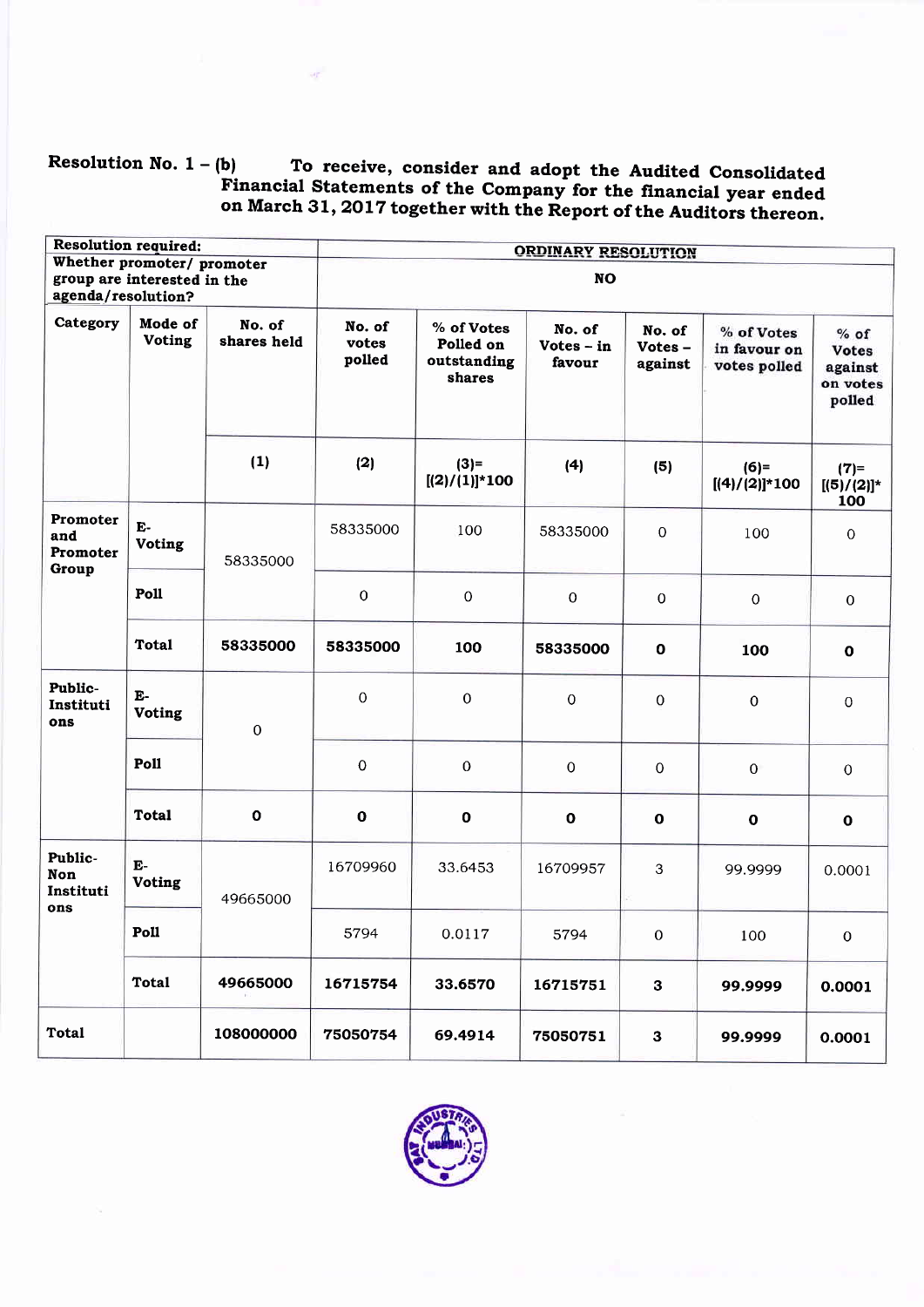## Resolution No. 2 -2 - To appoint a director in place of Mr. Asad Daud (DIN: 02491539)<br>who retires by rotation and being eligible has offered himself for reappointment.

|                                           | <b>Resolution required:</b>                               |                | ORDINARY RESOLUTION   |                             |                                                  |                                        |                             |                                            |                                                         |  |
|-------------------------------------------|-----------------------------------------------------------|----------------|-----------------------|-----------------------------|--------------------------------------------------|----------------------------------------|-----------------------------|--------------------------------------------|---------------------------------------------------------|--|
| agenda/resolution?                        | Whether promoter/ promoter<br>group are interested in the |                | <b>NO</b>             |                             |                                                  |                                        |                             |                                            |                                                         |  |
| Category                                  | Mode of<br><b>Voting</b>                                  |                | No. of<br>shares held | No. of<br>votes<br>polled   | % of Votes<br>Polled on<br>outstanding<br>shares | No. of<br>Votes - in<br>favour<br>Ta 1 | No. of<br>Votes-<br>against | % of Votes<br>in favour on<br>votes polled | $%$ of<br><b>Votes</b><br>against<br>on votes<br>polled |  |
|                                           |                                                           | (1)            | (2)                   | $(3) =$<br>$[(2)/(1)]$ *100 | (4)                                              | (5)                                    | $(6)=$<br>$[(4)/(2)]$ *100  | $(7) =$<br>$[(5)/(2)]^*$<br>100            |                                                         |  |
| Promoter<br>and<br>Promoter<br>Group      | Е-<br><b>Voting</b>                                       | 58335000       | 58335000              | 100                         | 58335000                                         | $\mathbf 0$                            | 100                         | $\boldsymbol{0}$                           |                                                         |  |
|                                           | Poll                                                      |                | $\mathbf 0$           | $\boldsymbol{0}$            | $\mathbf 0$                                      | $\pmb{0}$                              | $\mathbf{O}$                | $\mathbf 0$                                |                                                         |  |
|                                           | Total                                                     | 58335000       | 58335000              | 100                         | 58335000                                         | $\mathbf 0$                            | 100                         | $\mathbf o$                                |                                                         |  |
| Public-<br>Institutio<br>ns               | E-<br><b>Voting</b>                                       | $\overline{0}$ | 0                     | 0                           | 0                                                | 0                                      | 0                           | $\mathbf 0$                                |                                                         |  |
|                                           | Poll                                                      |                | 0                     | $\overline{0}$              | $\mathbf 0$                                      | $\mathbf 0$                            | $\mathbf 0$                 | $\mathbf{0}$                               |                                                         |  |
|                                           | <b>Total</b>                                              | $\mathbf{o}$   | $\mathbf{o}$          | $\mathbf 0$                 | $\mathbf o$                                      | $\pmb{0}$                              | $\mathbf{o}$                | $\mathbf{o}$                               |                                                         |  |
| Public-<br><b>Non</b><br>Institutio<br>ns | $E-$<br><b>Voting</b>                                     | 49665000       | 16709960              | 33.6453                     | 16709957                                         | 3                                      | 99.9999                     | 0.0001                                     |                                                         |  |
|                                           | Poll                                                      |                | 5794                  | 0.0117                      | 5794                                             | $\mathbf 0$                            | 100                         | 0                                          |                                                         |  |
|                                           | <b>Total</b>                                              | 49665000       | 16715754              | 33.6570                     | 16715751                                         | $\mathbf{3}$                           | 99.9999                     | 0.0001                                     |                                                         |  |
| <b>Total</b>                              |                                                           | 108000000      | 75050754              | 69.4914                     | 75050751                                         | $\mathbf{3}$                           | 99.9999                     | 0.0001                                     |                                                         |  |
|                                           |                                                           |                |                       | WSTA.                       |                                                  |                                        |                             |                                            |                                                         |  |

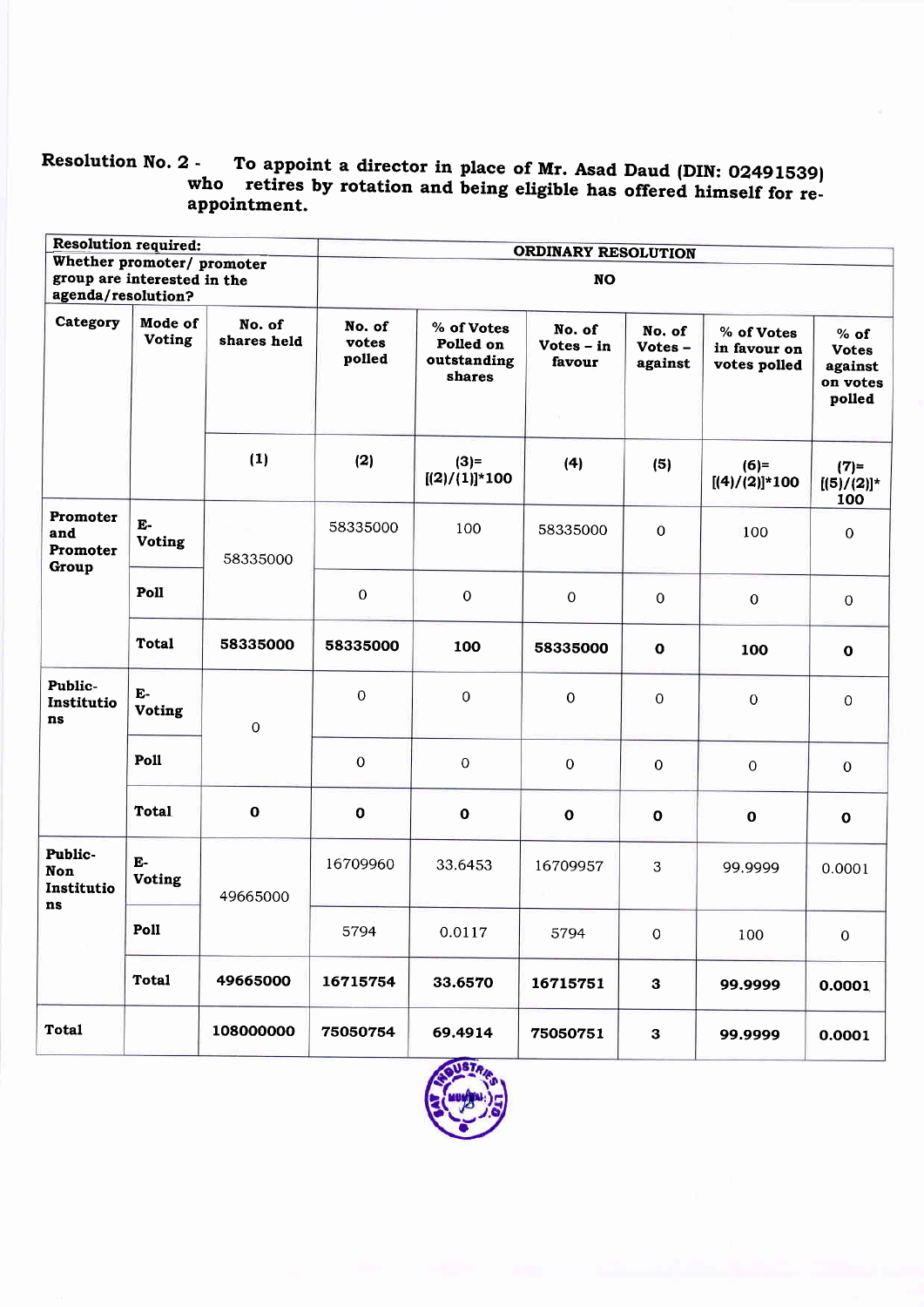Resolution No. 3 -To appoint M/s. Sampati Lal Bohara & Co., Chartered Accountants (ICAI FRN: 003324C) as Statutory Auditors of the Company to hold<br>office from the conclusion of the 32<sup>nd</sup> Annual General Meeting till the<br>conclusion of the 37<sup>th</sup> Annual General Meeting of the Company and to fix their remuneration.

|                                                                                 | <b>Resolution required:</b>                       |              | <b>ORDINARY RESOLUTION</b> |                                                  |                                  |                             |                                            |                                                         |  |  |
|---------------------------------------------------------------------------------|---------------------------------------------------|--------------|----------------------------|--------------------------------------------------|----------------------------------|-----------------------------|--------------------------------------------|---------------------------------------------------------|--|--|
| Whether promoter/ promoter<br>group are interested in the<br>agenda/resolution? |                                                   |              | <b>NO</b>                  |                                                  |                                  |                             |                                            |                                                         |  |  |
| Category                                                                        | Mode of<br>No. of<br><b>Voting</b><br>shares held |              | No. of<br>votes<br>polled  | % of Votes<br>Polled on<br>outstanding<br>shares | No. of<br>$Votes - in$<br>favour | No. of<br>Votes-<br>against | % of Votes<br>in favour on<br>votes polled | $%$ of<br><b>Votes</b><br>against<br>on votes<br>polled |  |  |
|                                                                                 |                                                   | (1)          | (2)                        | $(3) =$<br>$[(2)/(1)]$ *100                      | (4)                              | (5)                         | $(6)=$<br>$[(4)/(2)]$ *100                 | $(7) =$<br>$[(5)/(2)]^*$<br>100                         |  |  |
| Promoter<br>and<br>Promoter<br>Group                                            | E-<br><b>Voting</b>                               | 58335000     | 58335000                   | 100                                              | 58335000                         | $\Omega$                    | 100                                        | $\boldsymbol{0}$                                        |  |  |
|                                                                                 | Poll                                              |              | $\mathbf 0$                | $\mathbf 0$                                      | $\mathbf 0$                      | $\boldsymbol{0}$            | $\overline{0}$                             | $\mathbf 0$                                             |  |  |
|                                                                                 | <b>Total</b>                                      | 58335000     | 58335000                   | 100                                              | 58335000                         | $\mathbf{o}$                | 100                                        | $\mathbf 0$                                             |  |  |
| Public-<br>Instituti<br>ons                                                     | $E-$<br><b>Voting</b>                             | $\mathbf 0$  | $\mathsf{O}\xspace$        | 0                                                | 0                                | 0                           | $\pmb{0}$                                  | $\mathbf 0$                                             |  |  |
|                                                                                 | Poll                                              |              | 0                          | $\mathbf 0$                                      | $\mathbf 0$                      | 0                           | $\mathbf 0$                                | $\mathbf{0}$                                            |  |  |
|                                                                                 | <b>Total</b>                                      | $\mathbf{o}$ | $\pmb{0}$                  | $\mathbf 0$                                      | $\mathbf 0$                      | $\mathbf o$                 | $\mathbf 0$                                | $\mathbf o$                                             |  |  |
| Public-<br><b>Non</b><br>Instituti<br>ons                                       | E-<br>Voting                                      | 49665000     | 16709960                   | 33.6453                                          | 16709957                         | 3                           | 99.9999                                    | 0.0001                                                  |  |  |
|                                                                                 | Poll                                              |              | 5794                       | 0.0117                                           | 5794                             | $\mathbf 0$                 | 100                                        | $\overline{0}$                                          |  |  |
|                                                                                 | <b>Total</b>                                      | 49665000     | 16715754                   | 33.6570                                          | 16715751                         | 3                           | 99.9999                                    | 0.0001                                                  |  |  |
| <b>Total</b>                                                                    |                                                   | 108000000    | 75050754                   | 69.4914                                          | 75050751                         | ${\bf 3}$                   | 99.9999                                    | 0.0001                                                  |  |  |

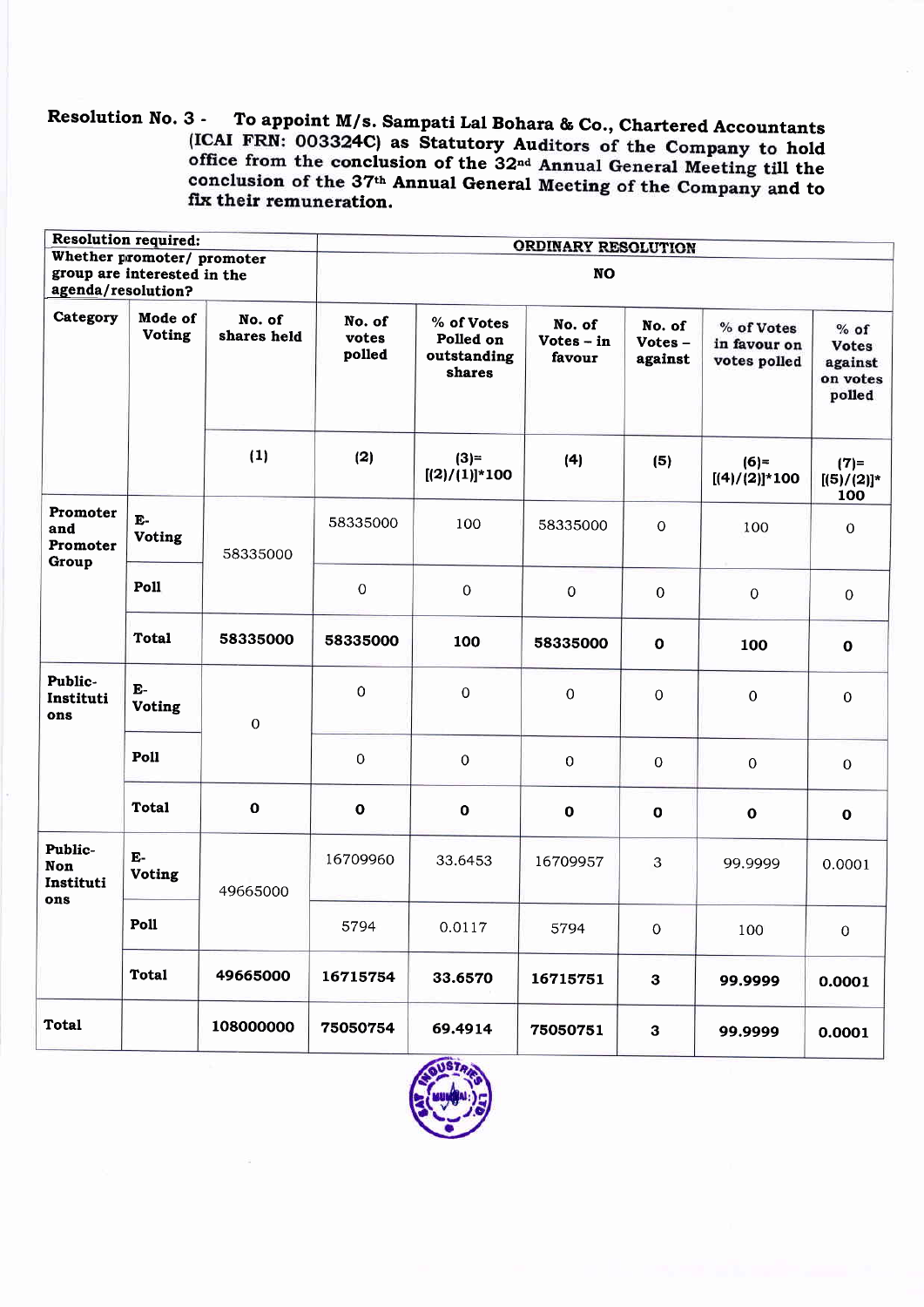|                                           | <b>Resolution required:</b>                       |             | <b>SPECIAL RESOLUTION</b> |                                                  |                                  |                             |                                            |                                                         |  |  |  |
|-------------------------------------------|---------------------------------------------------|-------------|---------------------------|--------------------------------------------------|----------------------------------|-----------------------------|--------------------------------------------|---------------------------------------------------------|--|--|--|
| Whether promoter/ promoter                |                                                   |             |                           |                                                  |                                  |                             |                                            |                                                         |  |  |  |
|                                           | group are interested in the                       |             |                           | <b>NO</b>                                        |                                  |                             |                                            |                                                         |  |  |  |
| agenda/resolution?                        |                                                   |             |                           |                                                  |                                  |                             |                                            |                                                         |  |  |  |
| Category                                  | Mode of<br>No. of<br><b>Voting</b><br>shares held |             | No. of<br>votes<br>polled | % of Votes<br>Polled on<br>outstanding<br>shares | No. of<br>Votes $-$ in<br>favour | No. of<br>Votes-<br>against | % of Votes<br>in favour on<br>votes polled | $%$ of<br><b>Votes</b><br>against<br>on votes<br>polled |  |  |  |
|                                           |                                                   | (1)         | (2)                       | $(3) =$<br>$[(2)/(1)]$ *100                      | (4)                              | (5)                         | $(6)=$<br>$[(4)/(2)]$ *100                 | $(7) =$<br>$[(5)/(2)]$ *<br>100                         |  |  |  |
| Promoter<br>and<br>Promoter<br>Group      | $E-$<br><b>Voting</b>                             | 58335000    | 58335000                  | 100                                              | 58335000                         | $\mathbf 0$                 | 100                                        | $\mathbf 0$                                             |  |  |  |
|                                           | Poll                                              |             | $\overline{0}$            | $\mathbf 0$                                      | $\mathbf 0$                      | $\mathbf 0$                 | $\mathbf 0$                                | $\mathbf 0$                                             |  |  |  |
|                                           | <b>Total</b>                                      | 58335000    | 58335000                  | 100                                              | 58335000                         | $\mathbf{o}$                | 100                                        | $\mathbf 0$                                             |  |  |  |
| Public-<br>Instituti<br>ons               | $E-$<br><b>Voting</b>                             | $\mathbf 0$ | $\mathbf 0$               | $\overline{0}$                                   | $\pmb{0}$                        | $\mathbf 0$                 | $\mathbf 0$                                | $\mathbf 0$                                             |  |  |  |
|                                           | Poll                                              |             | $\mathbf 0$               | 0                                                | 0                                | $\boldsymbol{0}$            | $\boldsymbol{0}$                           | $\overline{O}$                                          |  |  |  |
|                                           | <b>Total</b>                                      | $\mathbf 0$ | $\mathbf{o}$              | $\mathbf 0$                                      | $\mathbf 0$                      | $\mathbf 0$                 | $\mathbf{o}$                               | $\mathbf 0$                                             |  |  |  |
| Public-<br><b>Non</b><br>Instituti<br>ons | E-<br><b>Voting</b>                               | 49665000    | 16709960                  | 33.6453                                          | 16709957                         | 3                           | 99.9999                                    | 0.0001                                                  |  |  |  |
|                                           | Poll                                              |             | 5794                      | 0.0117                                           | 5794                             | $\mathbf 0$                 | 100                                        | $\overline{0}$                                          |  |  |  |
|                                           | <b>Total</b>                                      | 49665000    | 16715754                  | 33.6570                                          | 16715751                         | $\mathbf{3}$                | 99.9999                                    | 0.0001                                                  |  |  |  |
| Total                                     |                                                   | 108000000   | 75050754                  | 69.4914                                          | 75050751                         | 3                           | 99.9999                                    | 0.0001                                                  |  |  |  |

## Resolution No. 4 - To Re-appoint Mr. Sunil Mithalal Jain as an Independent Director.

 $\Gamma$